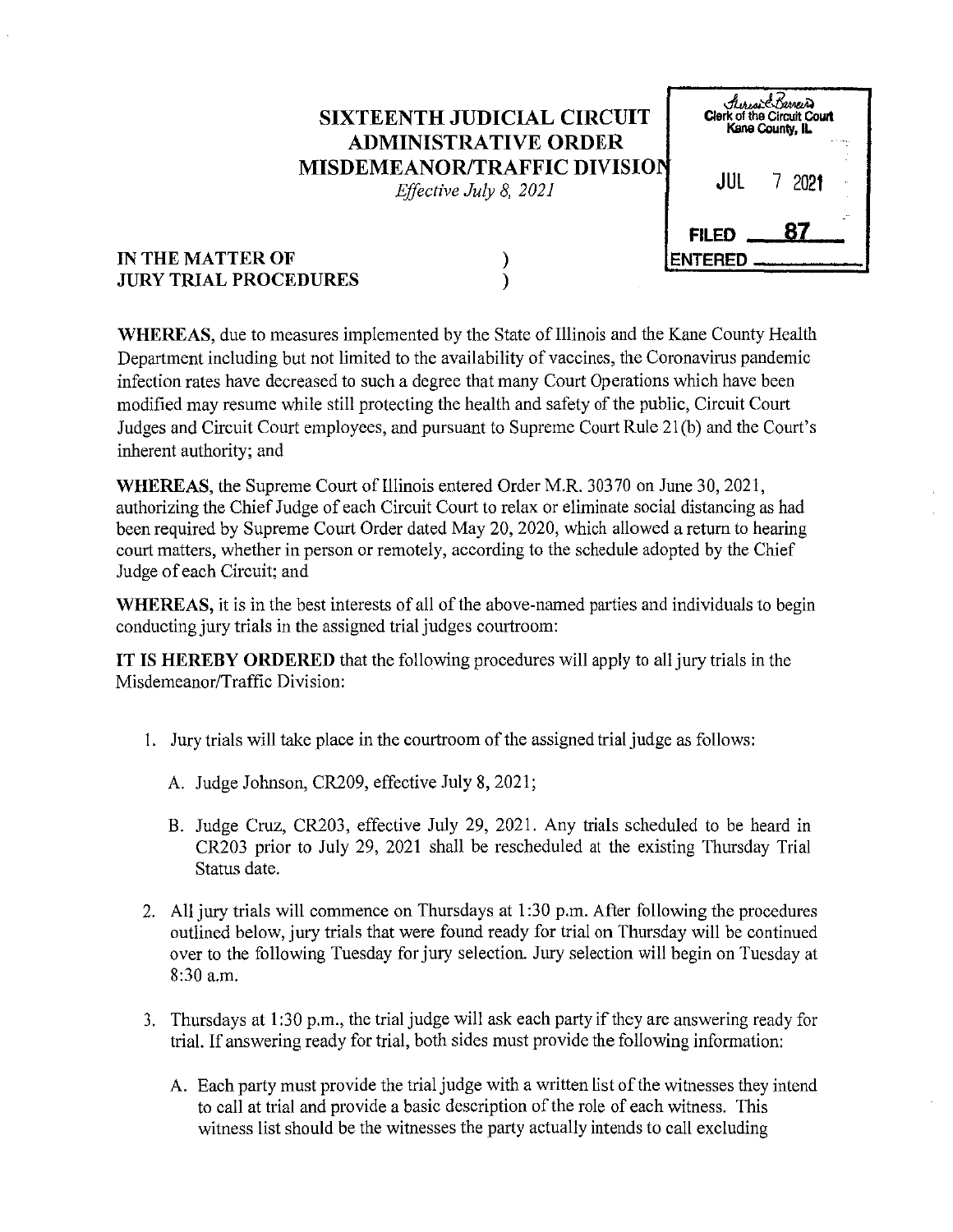|                  | rebuttal witnesses. An example of a witness list and the general description is |  |  |  |
|------------------|---------------------------------------------------------------------------------|--|--|--|
| contained below: |                                                                                 |  |  |  |

| <b>WITNESS</b>       | DESCRIPTION OF THE ROLE OF EACH WITNESS                       |
|----------------------|---------------------------------------------------------------|
| Jane Doe             | The victim of the alleged offense                             |
| John Doe             | Occurrence witness to provide identification of the Defendant |
| <b>Officer Gates</b> | Arresting Officer                                             |
| <b>Bill Nextel</b>   | Witness to provide foundation for phone records               |
| Jim Lab Tech         | Expert witness to prove firearm in working condition          |

- B. Each party must provide the trial judge with a copy of the served subpoena for all material witnesses, with the exception of law enforcement personnel, lab personnel, medical professionals and other "professional" witnesses that the State anticipates calling. For the purpose of this Administrative Order, a material witness is a witness needed to prove a material element of the case.
- C. All material witnesses, with the exception of law enforcement personnel, lab personnel, medical professionals and other "professional" witnesses that the State anticipates calling, must either personally appear in open court or appear remotely on Thursday at 1:30 p.m. If a material witness has been validly served with a subpoena for the Thursday afternoon court session, said material witness can be excused from appearing at the Thursday afternoon session if counsel can represent to the Court the material witness has been contacted and is cooperative.
- D. Each party must confirm with the trial judge that they have spoken to all the witnesses and confirmed that they have received their subpoena and can appear for trial on any day of the following week.
- E. All Motions in Limine and any other pre-trial motions must be completed no later than Thursday at 4:30 p.m. No Motions in Limine or other pre-trial motions will be heard on Tuesday.
- 4. If both parties have met the requirements outlined above in sections 4A through 4E, the trial judge will consider the case ready for trial. The trial judge will order that all subpoenas be continued until Tuesday of the next week.
- 5. If either party is unable to meet the requirements outlined in above sections 4A through 4E, the Judge may not consider the case to be ready for trial. A party who has not met the requirements outlined above in sections 4A through 4E, may ask the trial court to find the case is ready for trial. The Court will make the decision whether the case is ready for trial after hearing arguments from both sides.